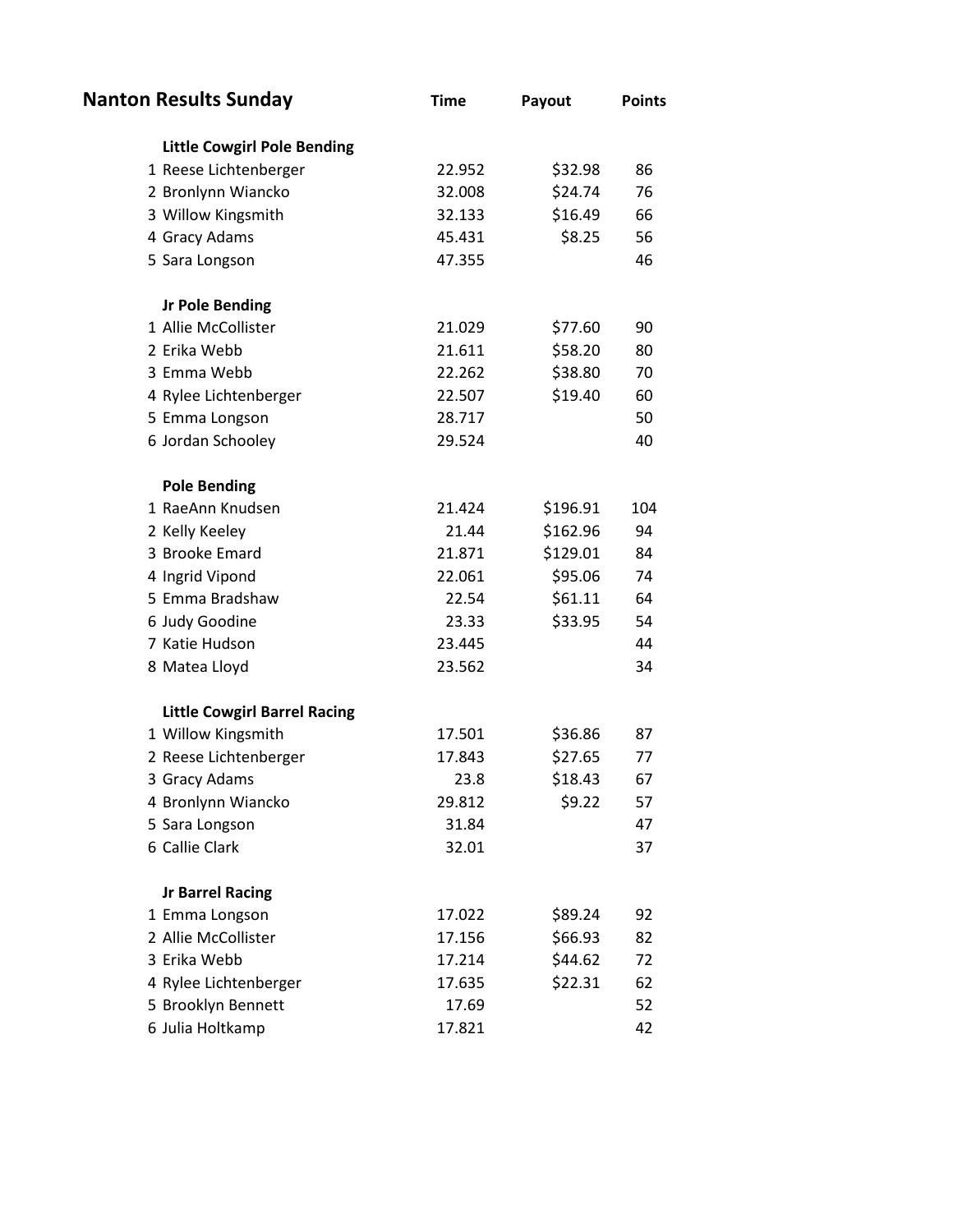| <b>Barrel Racing</b>       |        |          |     |
|----------------------------|--------|----------|-----|
| 1 Tara Wilkinson           | 16.23  | \$274.27 | 115 |
| 2 Kashley Seitz            | 16.579 | \$226.98 | 105 |
| 3 Rose Perozak             | 16.665 | \$179.69 | 95  |
| 4 Raelyn Hoy               | 16.698 | \$132.41 | 85  |
| 5 Brooke Emard             | 16.808 | \$85.12  | 75  |
| 6 Marina Eckert            | 16.819 | \$47.29  | 65  |
| 7 Connie Lemoine           | 16.842 |          | 55  |
| 8 Jolayne Collings         | 17.064 |          | 45  |
| <b>Jr Goat Tying</b>       |        |          |     |
| 1 Rylee Lichtenberger      | 9.62   | \$60.14  | 87  |
| 2 Julia Holtkamp           | 11.63  | \$45.11  | 77  |
| 3 Erika Webb               | 12.05  | \$30.07  | 67  |
| 4 Brooklyn Bennett         | 14.52  | \$15.04  | 57  |
| 5 Erin Longson             | 15.18  |          | 47  |
| <b>Goat Tying</b>          |        |          |     |
| 1 Matea Lloyd              | 8.25   | \$87.30  | 85  |
| 2 Shelby Weltz             | 8.64   | \$65.48  | 75  |
| 3 Kelby Keeley             | 10.66  | \$43.65  | 65  |
| 4 Martina Holtkamp         | 12.49  | \$21.83  | 55  |
| 5 Katie Schuk              | 16.93  |          | 45  |
| <b>Tie Down Roping</b>     |        |          |     |
| 1 Brittany Schuk           | 16.16  | \$67.90  | 83  |
| <b>Breakaway Roping</b>    |        |          |     |
| 1 Shawna Burton            | 2.33   | \$168.78 | 100 |
| 2 Lawrie Saunders          | 2.5    | \$139.68 | 90  |
| 3 Shelby Kingsmith         | 2.68   | \$110.58 | 80  |
| 4 Traci Aipperspach        | 2.89   | \$81.48  | 70  |
| 5 Brittany Schuk           | 3.03   | \$52.38  | 60  |
| 6 Shelby Weltz             | 3.49   | \$29.10  | 50  |
| 7 Darby Wilkinson          | 3.73   |          | 40  |
| 8 Jamie Pearce             | 3.87   |          | 30  |
| <b>Jr Breakaway Roping</b> |        |          |     |
| 1 Emma Webb                | 5.37   | \$54.32  | 86  |
| 2 Rylee Lichtenberger      | 5.45   | \$40.74  | 76  |
| <b>Steer Undecorating</b>  |        |          |     |
| 1 Melissa Burton           | 4.05   | \$67.90  | 83  |